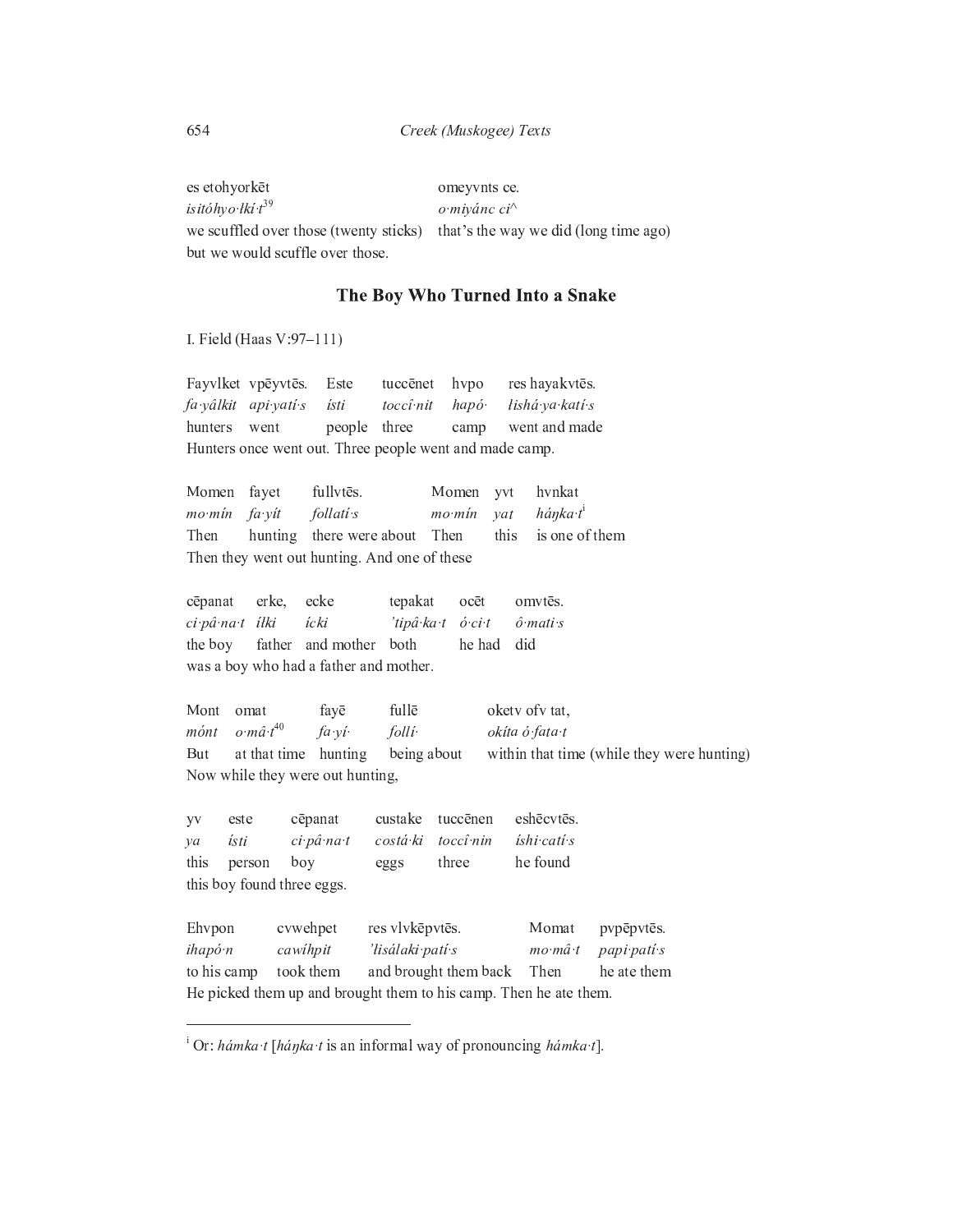Papet taklikvtēs. Momen hokkolat rvlahokvtēs.  $p\hat{a} \cdot p i t^{41}$ taklêvkati s  $mo·min$ hokkô la t 'lalá ho katí s and was sitting down Then the other two came back had eaten them He had eaten them and was sitting down. Then the other two came back.

"Naken momēt vnheciken papit omis" kicet 'monayvtēs.  $p\hat{a}$  peyt<sup>42</sup> nâ kin  $m\acute{o}$   $mi$  t anhicêykin keycít móna vatí s  $o$   $m$ éys he told them something like that I found I ate it I have he told them "I found something like that and ate it," he told them.

"Mohmēskotan ontskes" kicakvtēs. móhmí sko ta n ónckis kéyca kati s you shouldn't have done that they told him "You shouldn't have done that," they told him.

kitt<sup>43</sup> em onvyaken, "Nake ēhoneckē tis omēpēs"  $omî pi s<sup>44</sup>$ nâ ki i honícki teys<sup>i</sup> kéytt imónaya kín something scary, fearful, awful it might be that's what they were telling him "It might be something dangerous [or not normal]," they were telling him,

tak-vpoken yvfiket yomockvtēs. takkapô kin vafêykit vomo ckatí s they 3 were sitting it got evening it got dark and they sat, and it became evening and got dark.

"Naken momēs" 'culvket ompekv vketēc vkētatēs. 'colakít ômpika<sup>45</sup> akiti cakí tá ti s nâ kin  $mo$   $mi$  s something might happen for the old people they watched him "Something might happen," the old people [thought], so they watched him.

fekherekot  $Mv$ nerē tat yomockvtēn nerē-nvrkvpv orat tat ma nilí ta t fikhilikot vomóckati n nili nalkapá o łâ tta t about midnight when it was restless after dark that night He was restless that night, after dark, when it was about midnight;

<sup>i</sup> Original: *i honickipeys*.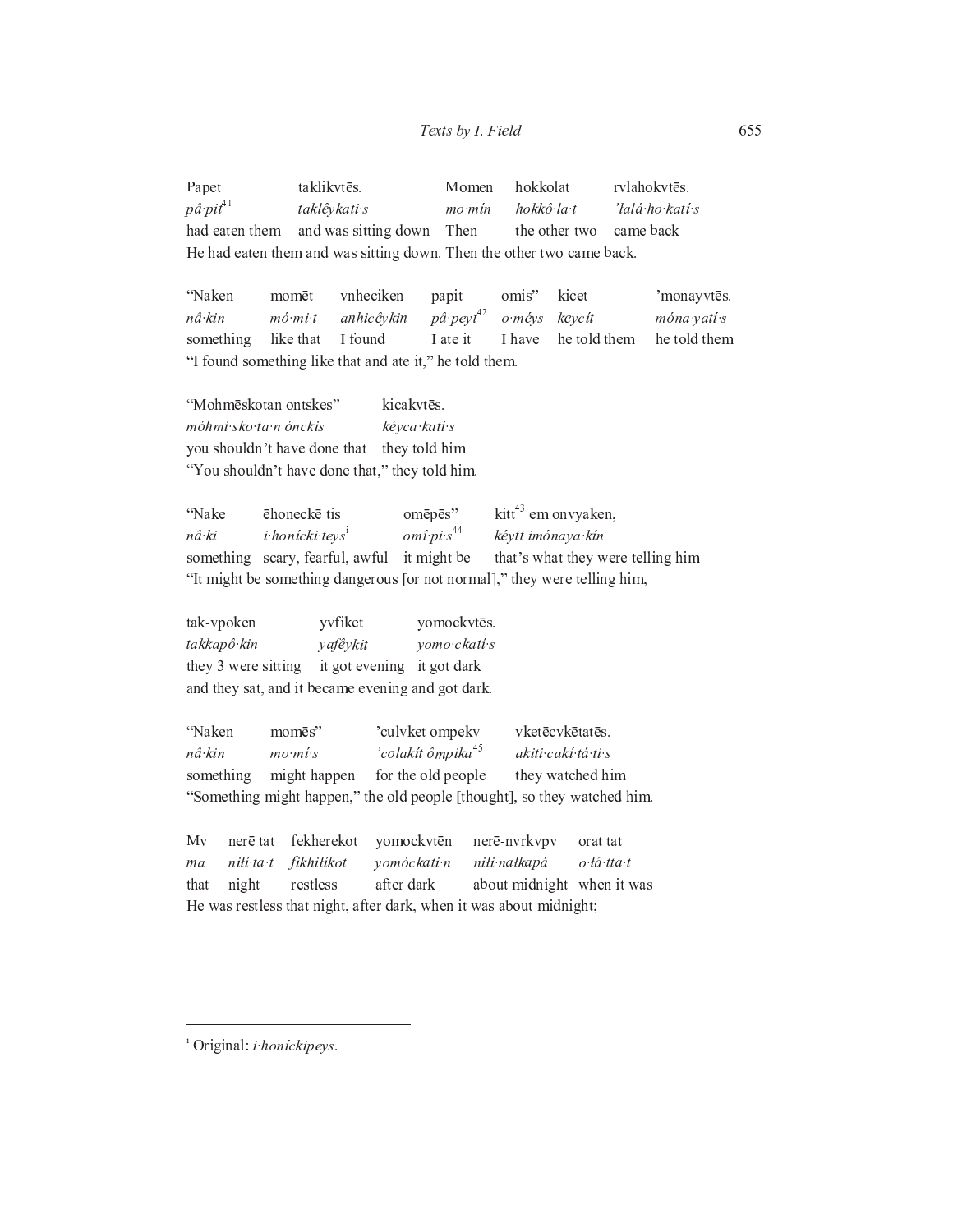este cēpanat fekherekot takwakkvtēs. nekēyet mv ma ísti ci pâ na t fikhilikot niki <sup>n</sup>yit takwâ kkati s person, boy restless got was moving was lying down. that the boy was restless, and he lay there moving. vketēcvkēt. Takwakket omen pvnrvnken panłânkin<sup>46</sup> takwâ kkit o min akiti caki t on the other side he was lying down they were watching him The two men lay there on the other side, hokkolat atakwakhokytēs. este mv hokkô la t a takwakhô kati s ísti ma people two were lying (on the other side of) him those watching him as he lay there. Ont omen hvyvtke oh-vyēpattat cetto herakat hakē vyēpet  $h$ avátki $47$ ônt o min óhhayi pâ tta t cítto hiłă·<sup>n</sup>ka·t há ki ayi pít getting to be becoming, getting to be dawn it was day snake big kind By daylight when they saw he was turning into a great snake "Nake takwakken hecakofvt momēs mahokvnton, takwâ kkin hica kô fat nâ ki má ho kánton  $mo·mi·s$ lying down when they saw him like that would happen that's what has been said and was lying there, [they told him,] "They said things like that would happen, 'sēyohfvcēcet ontskes ce." si yohfacî cit<sup>48</sup> ónckis  $ci^{\wedge}$ you have proven that on yourself you have and you have proven that on yourself." "Cvmomepet on oketskes"

kicen, camo mî pit ó  $n^{49}$ o kíckis keycín I am that way he said you were right "I am that way, you're right," he told them,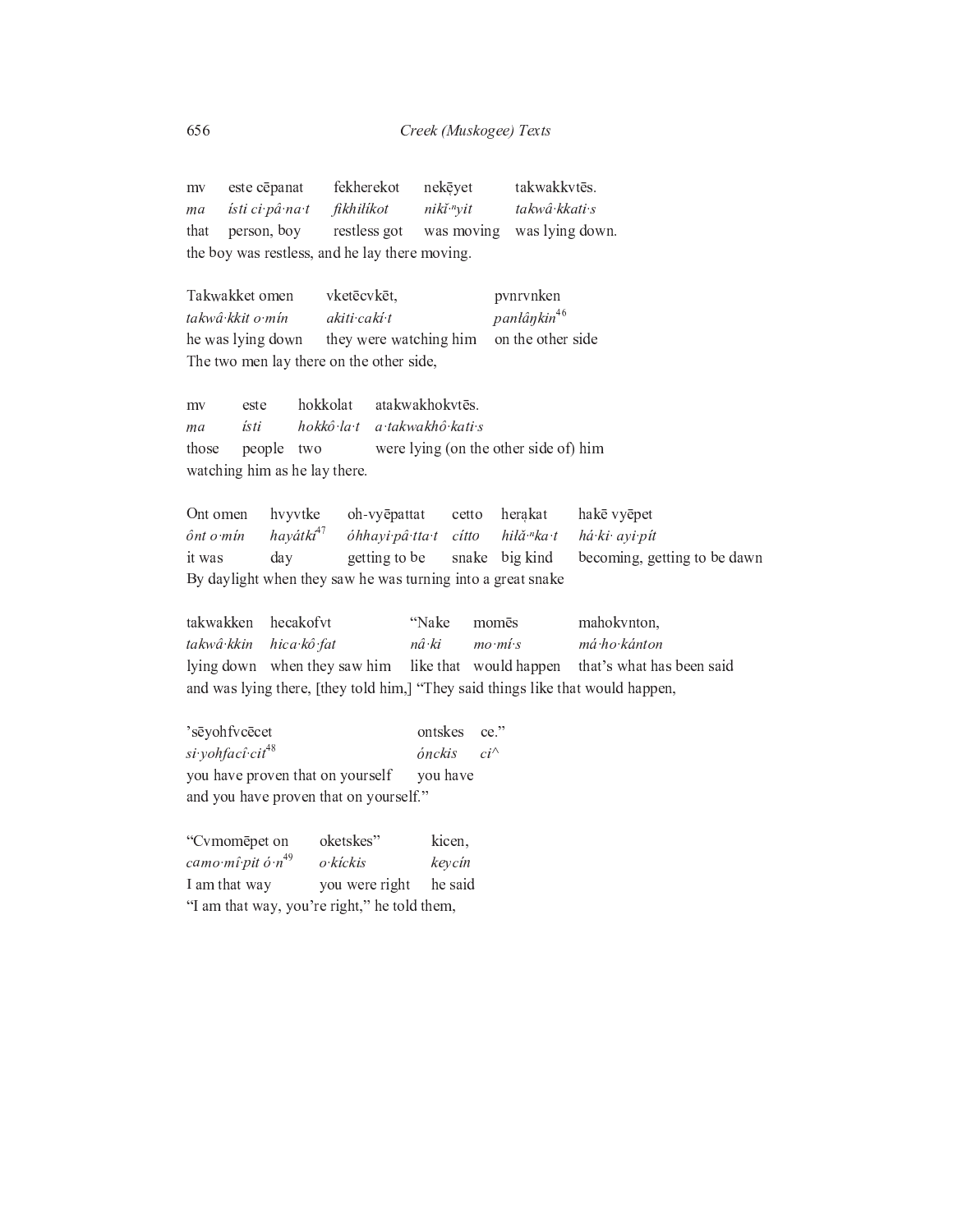|                                           | opunyky kocuknusēn           | 'tem punahoyytēs          | ont omat,  |  |  |
|-------------------------------------------|------------------------------|---------------------------|------------|--|--|
| oponaká                                   | $k$ ocóknosi n $\frac{1}{2}$ | timponá ho yatí s         | ônt o mâ t |  |  |
| talk                                      | short                        | they talked to each other | they did   |  |  |
| and they talked a little while and asked, |                              |                           |            |  |  |

"Ceckvlke tat kicēt cem em onvyvrētē?" naken kicof. cickâlkita t  $n\hat{a}$ ·kin keycí t cimimonéyáli ti vi  $keyc$ ô f what shall we tell (your parents)? when he, they said your parents "What shall we tell your parents?"

"Akhysuce akhvtvpkvhanikv, cvhecvkvrēs mvn ce. akhasóci akhatápkaha néyka cahicakáli s<sup>iii</sup>  $ci^\wedge$ man I'm going down (to that pond) they will see me little pond there "I'm going down into that little pond there, so they will see me.

Momis cvhocefkv tatēn vnhuehkaket omvrēs" kicet 'mvyeposkvtēs. mo mêys cahocífka tá ti n anhóyhka kít omáli s kevcít 'mayipo skati s But [my] name used-to-be they must call me they must he said in answer. But they must call me by my former name," he answered.

"Momen akhvsucen yofulhohket,  $mv$ raklikehpin vofolhóhkit<sup>50</sup>  $mo·min$ akhasócin łakleykihpeyn ma Then that little pond when I went and got in there you 2 go back "When I'm down in that little pond, you two must go back

| cyckylke tat                   | em onvyvhvntskat       | tylkes"            | kicytēs.  |  |  |
|--------------------------------|------------------------|--------------------|-----------|--|--|
| cackâlkita t                   | imoneyáháncka $t^{51}$ | tâlki s            | keycati s |  |  |
| my parents                     | you tell them          | (you) must he said |           |  |  |
| and tell my parents," he said. |                        |                    |           |  |  |

Efulhohket enkaketv rorhohyet inka kitá<sup>iv</sup> ifolhóhkit  $\delta$ lolhóhyit<sup>v</sup> they 2 went back to where they stayed getting there, when they got there They went back to their home

<sup>&</sup>lt;sup>i</sup> oponaká kocóknosi n = a short talk or a few words.

ii Could also have said nâ kin keycí t imonayiyali ti.^.

 $^{\rm iii}$  -ł- or -h-.

<sup>&</sup>lt;sup>iv</sup> Raiford would say inka kitá.

<sup>&</sup>lt;sup>v</sup> Originally: *lółho vít*.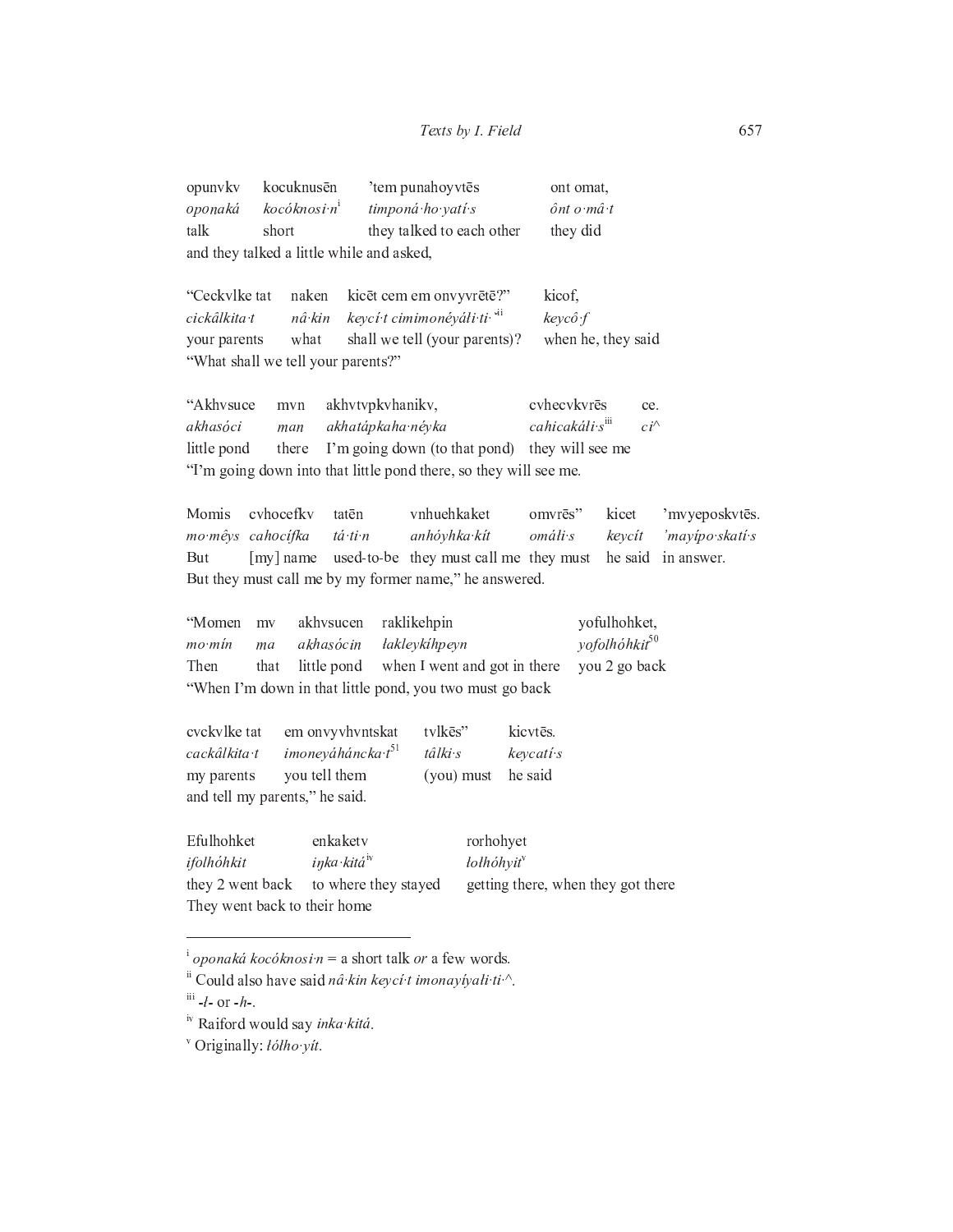eckvlken em onvyakvtēs. ickâlkin imónava katí s his parents they told them and told his parents.

Nake 'stomahēt momēpet omen, 'Cvhecetv 'yacaket omat. nâ ki stó ma hi t mo mî pit o min cahicitá va câ kit  $o·m\hat{a}·t$ something peculiar, mysterious has happened to see me (if) they want if "Something strange has happened, [and your son] said, 'If they want to see me,

cvhocēfet vnhuehkaken 'teheceyvrēs' omat. maket. cahóci fit anhóyhka kín 'tihicíyáli s  $o·m\hat{a}·t$ ma kit by my name (if) they call me if we will see each other saying if they call me by name, we will see each other,

akhvtvpkehpen rvthot omēs kicet. látho t o mí  $s^{52}$ akhatapkíhpin keycít (and) we 2 came back and went down into (the pond) they said and he went down into the water, and we came here," they said.

eckvlke tat em onvyaken omof. ickâlkita t imónaya kín o mô f his parents (when) they told when, after And when they told his parents

"Estymyn on omat pum onvyvhvntskat tylkēs" kicvkēpen, ístaman  $\hat{o}$  n  $o$  m $\hat{a}$  t pomoneyáháncka t kéycaki pín tâlki s wherever it was you will have to tell us they told them have to they said, "You will have to tell us where it was,"

vhoyen yvcakkvfulhokvtēs. 'yacakkafólho katí s<sup>53</sup> aho vin and (his parents) followed them back they 2 went and they both went, and [the parents] followed them back.

Momen akhysuce cotkusē akhvtapkvtet onkot  $mo·min$ akhasocí  $c\check{o}$  "tkosi ónkot akhatâ pkatit Then it didn't seem pond very little he had gotten down into Then it was not the little pond he had gone down into [anymore];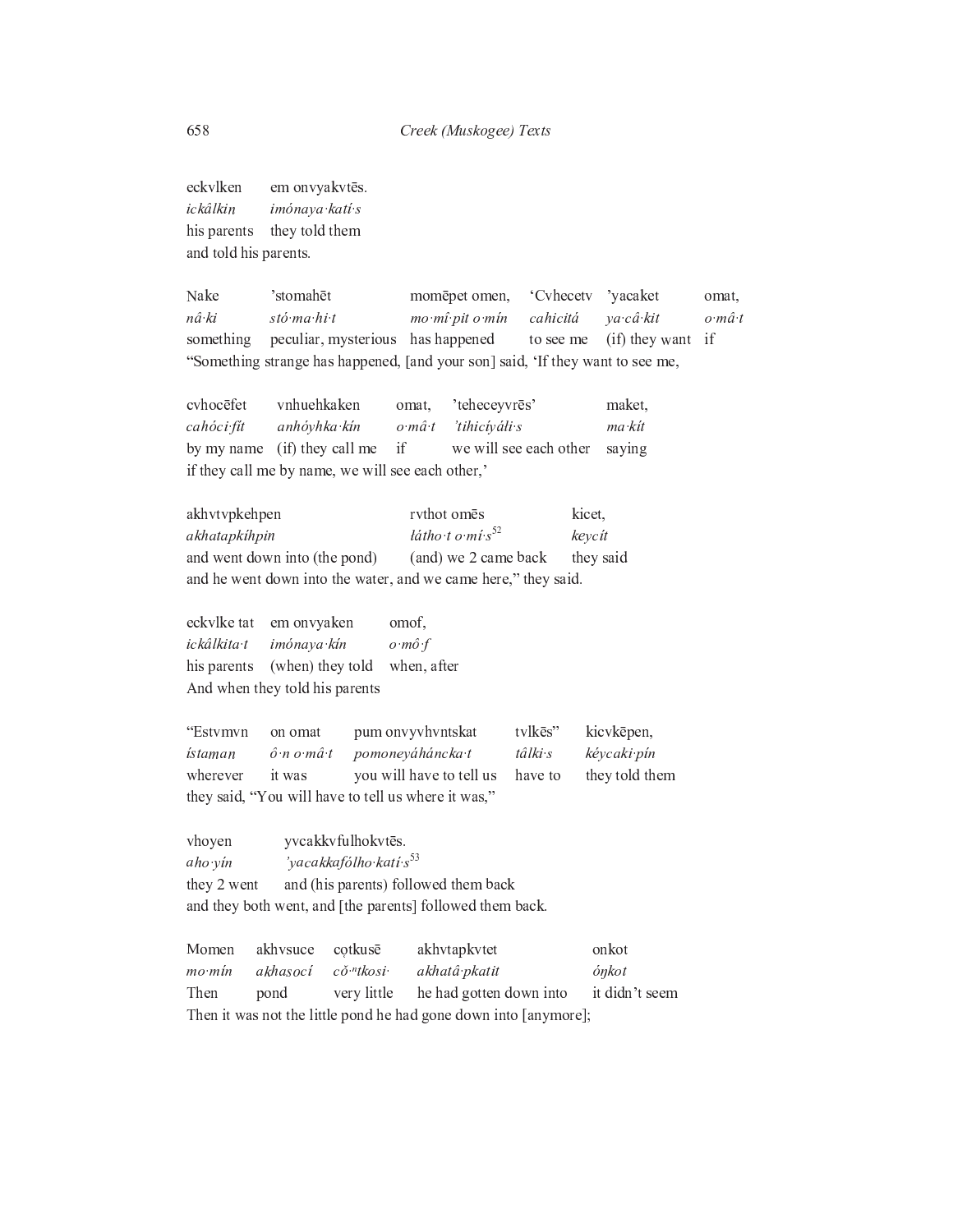ēhoneckē liken eroricvtēs. uewv tat hēret óywata t i honícki  $h\check{\imath}$ <sup> $\eta$ </sup> $it$ lêvkin *ilóleycatí s* scary, mysterious they got there (to it) the water very  $(lying)$ the water was really hazardous when they reached it.

"Yvn omvnks" kicet 'monvyakvtēs.  $\hat{o}$ · $m \hat{a}$ nks keycít mónaya katí s  $van$ is where it was they said they told them this "This is where it was," they told them.

hocefaket enhuehkakvtēs. Enhuehkē 'svhokkolican Momof inhóyhka katí s inhoyhki<sup>.</sup> 'sahókkoleycân  $mo \cdot m\hat{o} \cdot f$ hocífa kít Then by his name they called him (after) calling him the second time Then they called him by name. When they called him a second time,

ue-nvrkvpvn afvnket omat,  $mv$ á fankít<sup>54</sup> o mâ t<sup>55</sup> ma oynałkapán middle of the water (when) he peeped out there he came up in the middle of the water;

hakepēt omet afvnket omvtēs. cetto herakv  $\acute{a}$  fankit<sup>56</sup> o mati s hilá ka ha kipí tô mit cítto snake big, fine kind had become and had peeped out [it was clear] he had become a fine snake, and he came up.

Enhuehkē monken atet vlaken  $al\hat{a}{\cdot}kin$ inhoyhki· mônkin  $\check{a}^{\scriptscriptstyle\#}$ tit calling him they kept (calling him) till he came kept coming They kept calling him till he came,

'mvtēkēn eckvlke tat ohkakvtēs. uewy óhka katí s<sup>57</sup> óywa 'mati ki n ickâlkita t they sitting (at the water's edge). (to where) water's edge his parents and his parents sat on the edge of the water.

Momen enhuehkē monken vwolusen yvfvnkvtēs.  $mo·min$ inhoyhki· mônkin awŏ.<sup>n</sup>losin váfankati s Then calling him kept on very close peeped out (from close by) Then they kept calling, and he came up very close.